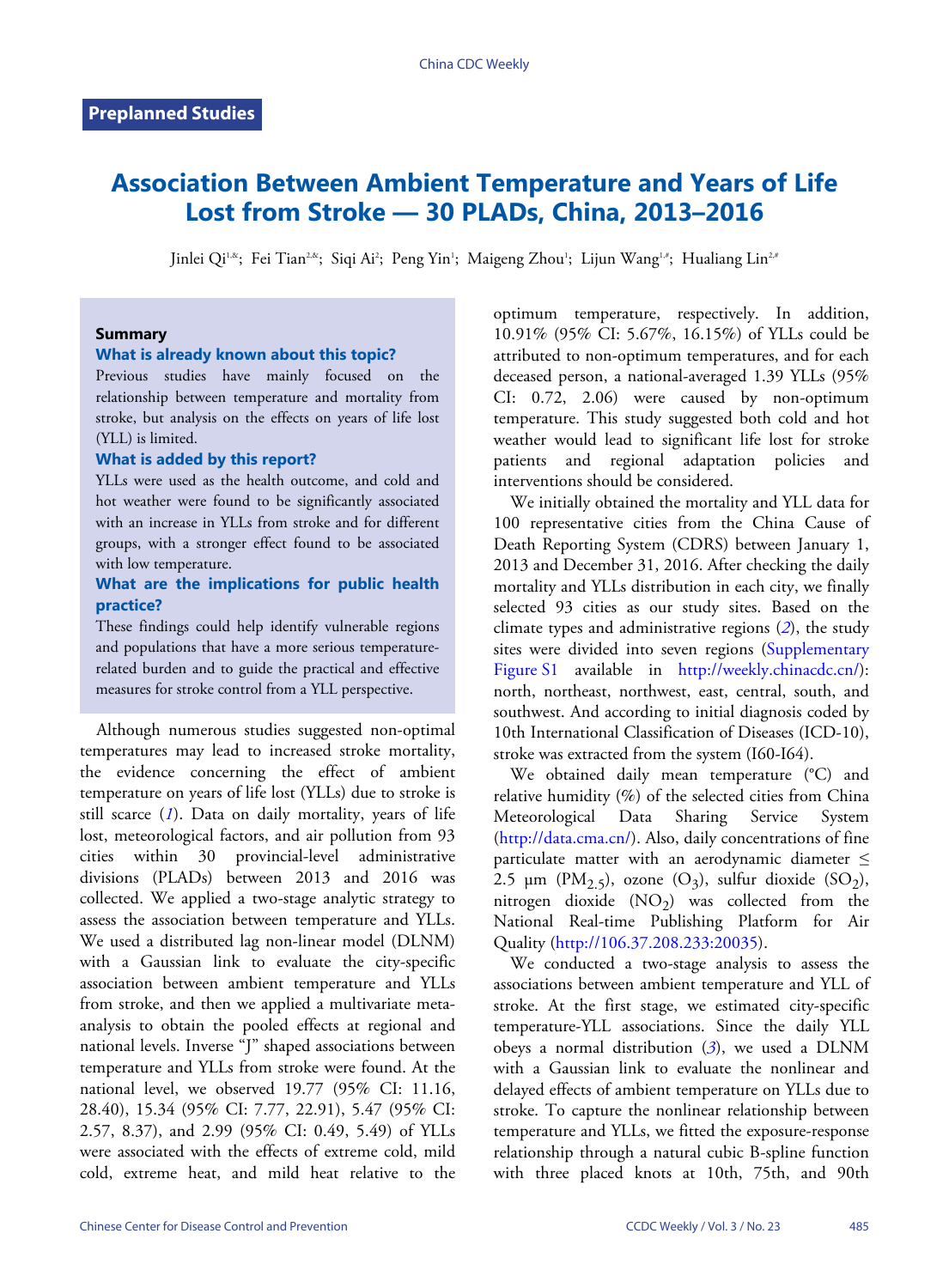percentiles of city-specific temperature distribution. A B-spline with three knots at equally-spaced log scales was applied for the space of lags, with a maximum set of 21 days in according with previous studies (*[4](#page-4-3)*). Some confounding factors, including relative humidity,  $PM<sub>2.5</sub>$ , day of the week, public holidays, and long-term trend and seasonality were also controlled in the model. At the second stage, we obtained the regional and national effects within 21 lags between temperature and YLLs by using the best linear unbiased prediction (BLUP) approach. The minimum YLL temperature (MYLLT) corresponds to the minimum risk of YLL across the temperature range, based on the overall temperature-risk curve. On this basis, we further calculated the effects of extreme cold, mild cold, extreme heat, and mild heat on YLL risk and the attributable YLL fraction and attributable life expectancy loss per death. The detailed methods concerning the attributable burden analyses and sensitivity analyses were provided in the [Supplementary Material](supplementary material) (available in [weekly.chinacdc.](weekly.chinacdc.cn) [cn\)](weekly.chinacdc.cn). We used R (Version 3.3.2, R Foundation for Statistical Computing, Vienna, Austria) to conduct all the analyses, "dlnm" package was used to fit DLNM model, and "mvmeta" package was used to conduct meta-analysis. *P*<0.05 (two-tailed) was considered statistically significant.

A total of 1,317,503 deaths due to stroke with 16,793,014 years of life lost were recorded in the 93 cities from January 1, 2013 to December 31, 2016. In [Table 1](#page-1-0), we observed that the daily death and YLL from stroke varied across study regions, with highest daily deaths and YLL in the northeast. The lowest daily stroke death counts and YLLs were found in the northwest, corresponding to 7 deaths and 97.7 years, respectively. In addition, the daily average temperature

<span id="page-1-0"></span>TABLE 1. Summary statistics for daily deaths, years of life lost from stroke and ambient temperature in in seven regions of China, 2013–2016.

| <b>Variables</b>          | <b>Northwest</b> | <b>North</b> | <b>Northeast</b> | East    | Central      | <b>Southwest</b> | South | Nationwide |
|---------------------------|------------------|--------------|------------------|---------|--------------|------------------|-------|------------|
| Daily YLL of stroke       |                  |              |                  |         |              |                  |       |            |
| Mean                      | 97.7             | 158          | 218              | 153     | 145          | 172              | 114   | 155        |
| <b>SD</b>                 | 111              | 122          | 160              | 128     | 117          | 230              | 75    | 143        |
| Minimum                   | 2.9              | 2.9          | 2.4              | 2.9     | 2.4          | 2.4              | 2.9   | 2.4        |
| 25th percentile           | 22.4             | 62.9         | 108              | 58.6    | 71.5         | 46.8             | 55    | 59.1       |
| Median                    | 50.9             | 119          | 168              | 213     | 121          | 92.1             | 102   | 116        |
| 75th percentile           | 129              | 230          | 277              | 121     | 184          | 150              | 160   | 202        |
| Maximum                   | 697              | 736          | 1,070            | 1,180   | 1,530        | 1,490            | 540   | 1,530      |
| Daily mortality of stroke |                  |              |                  |         |              |                  |       |            |
| Mean                      | $\overline{7}$   | 14           | 15               | 14      | 12           | 13.6             | 9     | 12         |
| SD                        | 8                | 11           | 11               | 11      | 9            | 18.9             | 6     | 11         |
| Minimum                   | $\mathbf{1}$     | $\mathbf{1}$ | 1                | 1       | $\mathbf{1}$ | 1                | 1     | 1          |
| 25th percentile           | 2                | 5            | 8                | 5       | 6            | 4                | 4     | 5          |
| Median                    | 4                | 10           | 12               | 10      | 10           | 7                | 8     | 9          |
| 75th percentile           | 9                | 19           | 19               | 19      | 14           | 11               | 13    | 16         |
| Maximum                   | 91               | 95           | 70               | 95      | 112          | 136              | 37    | 136        |
| Daily temperature (°C)    |                  |              |                  |         |              |                  |       |            |
| Mean                      | 11.5             | 12.4         | 8.6              | 16.2    | 17.3         | 16.9             | 22.0  | 15.0       |
| <b>SD</b>                 | 10.7             | 11.2         | 13.2             | 9.4     | 8.8          | 7.2              | 6.6   | 10.6       |
| <b>Minimum</b>            | $-22.4$          | $-23.9$      | $-26.4$          | $-20.4$ | $-9.5$       | $-8.1$           | 1.7   | $-26.4$    |
| 25th percentile           | 2.9              | 2.3          | 2.5              | 8.4     | 9.8          | 11.7             | 16.8  | 7.6        |
| Median                    | 12.7             | 14           | 10.4             | 17.5    | 18.4         | 17.5             | 23.8  | 16.8       |
| 75th percentile           | 20.3             | 22.3         | 20.6             | 24.0    | 24.6         | 22.2             | 27.5  | 23.5       |
| Maximum                   | 35.1             | 33.4         | 30.8             | 36.5    | 35.8         | 36.2             | 33.5  | 36.5       |

Abbreviations: YLL=years of life lost; SD=standard deviation.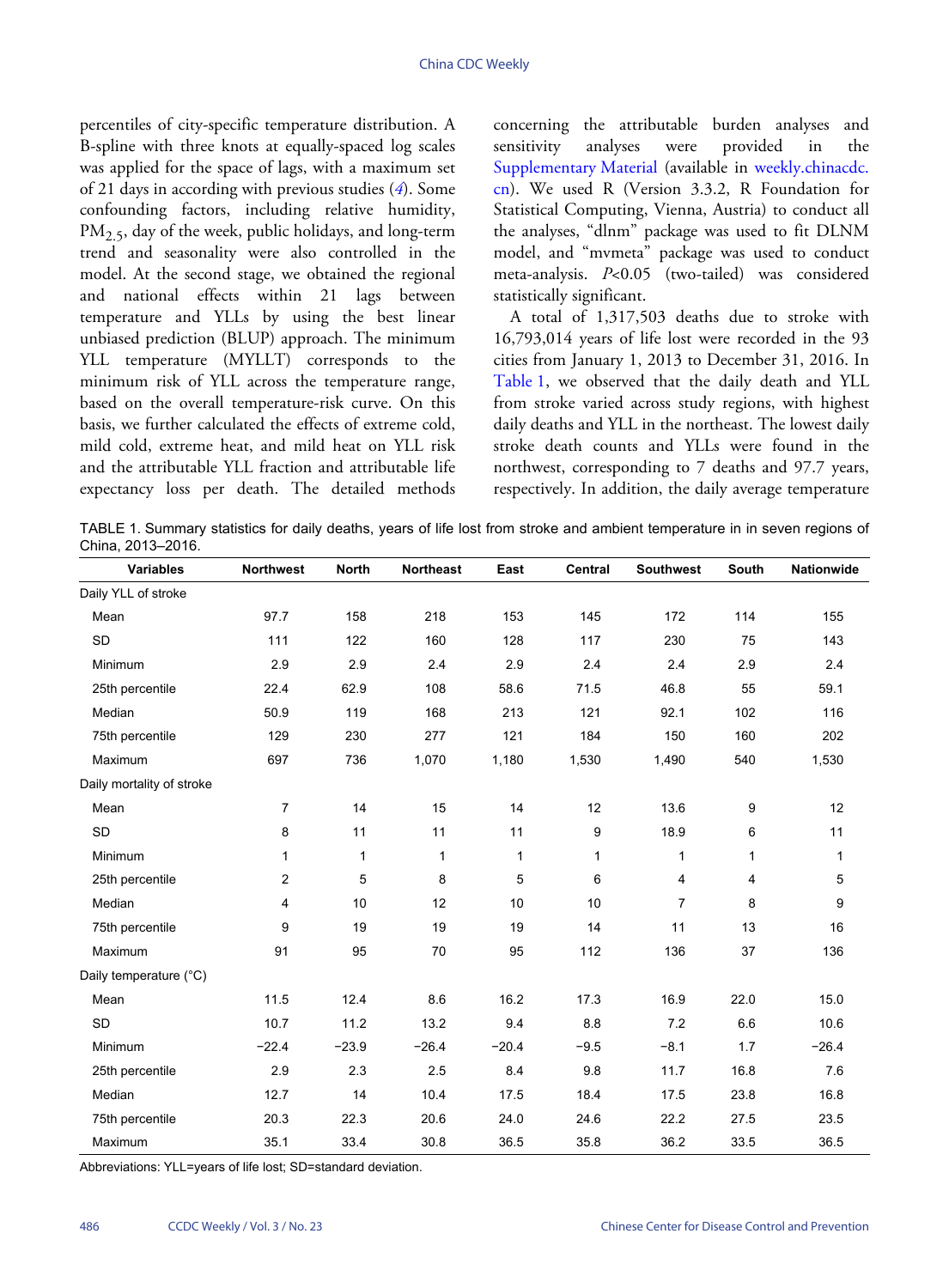ranged from 8.6 °C in the northeast to 22.0 °C in the south.

We observed the optimum temperature that caused the lowest YLL risk ranged from 16.7 °C in central region to 28.7 °C in the south region in [Table 2.](#page-2-0) In general, the estimated effects of cold weather were stronger than that of high temperature. Specifically, extremely cold weather was significantly associated with YLLs due to stroke, with the strongest magnitude of effects in the northeast, corresponding to 53.73 (95% CI: 8.91, 98.55) years of life lost relative to the reference temperature.

[Figure 1](#page-3-0) show the BLUP on exposure-response curves of the cumulative effects of temperature on YLLs from stroke at the national level in China, 2013–2016. We observed an inverse "J" shaped association, with increasing YLLs for moving up and down from the minimum YLL temperature. Furthermore, we found consistent curves stratified by sex, regions, and subtypes of stroke [\(Supplementary](Supplementary Figures S2�S4) [Figures S2](Supplementary Figures S2�S4)–[S4](Supplementary Figures S2�S4) available in <http://weekly.chinacdc.cn/>), particularly in the terms of the general shape.

In attribution burden analysis [\(Supplementary Table](#page-5-0) [S1](#page-5-0) available in [http://weekly.chinacdc.cn/\)](http://weekly.chinacdc.cn/), we observed that at the national level, the total fraction of YLLs by non-optimum temperature was 10.91% (95% CI: 5.67, 16.15), in which cold temperature (10.84%, 95% CI: 5.69, 15.99) accounted for a significantly

higher contribution. The national-pooled life expectancy loss per death due to non-optimum temperature was 1.39 years (95% CI: 0.72, 2.06), with a significantly higher contribution of cold weather (1.38, 95% CI: 0.72, 2.04) than that of hot weather (0.01, 95% CI: −0.00, 0.02). The life expectancy loss caused by cold temperature was higher than that of hot temperature in all the regions, and the highest estimate occurred in the north region (2.19, 95% CI: 0.31, 4.07).

### **DISCUSSION**

Our present study explored the associations between ambient temperature and daily YLL due to stroke in 93 Chinese cities. We found cold and hot weather were significantly associated with an increase in years of life lost from stroke and for different groups, with stronger effects in low temperature. The present study could provide ample evidence to planning and policy-making in stroke control and climate governance.

A large body of epidemiological studies have documented the link between temperature and mortality due to stroke and its subtypes, however the relevant research about association of temperature with YLL from stroke within China was still scarce. Previous studies have provided similar findings, applying the YLL as the outcome measurement. Luan et al. reported

<span id="page-2-0"></span>TABLE 2. Estimated cumulative effects ( $\text{lag}_{0.21}$ ) on YLL under different patterns of temperature relative to the YLL at the reference temperature.

| $5.5.055$ . $5.0555$ . $5.055$ |      | Extreme cold*                          | Mild cold*             | Mild heat <sup>*</sup> | <b>Extreme heat</b>   |  |
|--------------------------------|------|----------------------------------------|------------------------|------------------------|-----------------------|--|
|                                |      | (years, 95% CI)                        | (years, 95% CI)        | (years, 95% CI)        | (years, 95% CI)       |  |
| 16,793,014.0                   | 25.6 | 19.77 (11.16, 28.40)                   | 15.34 (7.77, 22.91)    | 2.99 (0.49, 5.49)      | 5.47 (2.57, 8.37)     |  |
| 3,562,080.8                    | 23.2 | 53.73 (8.91, 98.55)                    | $30.15 (-5.48, 65.77)$ | 23.96 (4.88, 43.04)    | 21.16 (0.45, 41.88)   |  |
| 979,861.7                      | 17.0 | 12.51 (-22.04, 47.05)                  | 14.57 (-18.83, 47.97)  |                        | $10.53(-5.84, 26.90)$ |  |
| 1,573,462.6                    | 24.9 | 41.67 (3.70, 79.64)                    | 46.61 (7.83, 85.39)    | $11.95(-4.68, 28.)$    | $11.39(-0.07, 22.85)$ |  |
| 2,380,406.4                    | 16.7 | 22.28 (-16.52, 61.07)                  | 15.58 (-17.04, 48.20)  | $0.01 (-0.56, 0.59)$   | 17.09 (-2.79, 36.97)  |  |
| 5,413,438.8                    | 25.2 | 21.80 (8.38, 35.23)                    | $7.38(-5.65, 20.41)$   | $1.69(-3.35, 6.72)$    | 18.90 (9.89, 27.90)   |  |
| 1,786,702.7                    | 27.7 | 54.18 (9.90, 29.19)                    | 16.54 (7.86, 25.21)    | 3.34(0.01, 6.68)       | 4.41 (2.31, 6.51)     |  |
| 1,097,060.8                    | 28.7 | 84.98 (22.29, 147.68)                  | $32.24 (-1.88, 66.37)$ | $3.99(-11.59, 19.57)$  | $2.24(-8.18, 12.66)$  |  |
|                                |      |                                        |                        |                        |                       |  |
| 9,852,444.0                    | 28.2 | 11.62 (4.51, 18.73)                    | 10.53 (4.08, 16.97)    | 3.13(0.13, 6.12)       | $0.36(-0.60, 1.32)$   |  |
| 6,028,666.0                    | 22.4 | 7.55 (3.50, 11.60)                     | 4.63 (1.18, 8.08)      | $0.03(-0.20, 0.25)$    | 6.33(3.64, 9.01)      |  |
|                                |      |                                        |                        |                        |                       |  |
| 10,033,788.0                   | 26.0 | 13.05 (6.87, 19.24)                    | 10.57 (5.32, 15.81)    | $2.09(-0.02, 4.21)$    | 2.43(0.71, 4.17)      |  |
| 6,759,226.0                    | 25.1 | 5.53 (0.92, 10.15)                     | 4.19 (0.04, 8.34)      | $0.84 (-0.53, 2.21)$   | 2.45(0.76, 4.13)      |  |
|                                |      | <b>Overall YLL</b><br>OT $(^{\circ}C)$ |                        |                        | $1.13(-17.55, 19.80)$ |  |

Abbreviations: YLL=years of life lost; OT=optimum temperature. The reference temperature was set at the temperature with lowest YLL. \* Extreme cold, mild cold, extreme hot, and mild hot temperature were defined as 2.5th, 25th, 97.5th and 75th percentile of temperature distribution, respectively, compared with the reference temperature (minimum YLL temperature).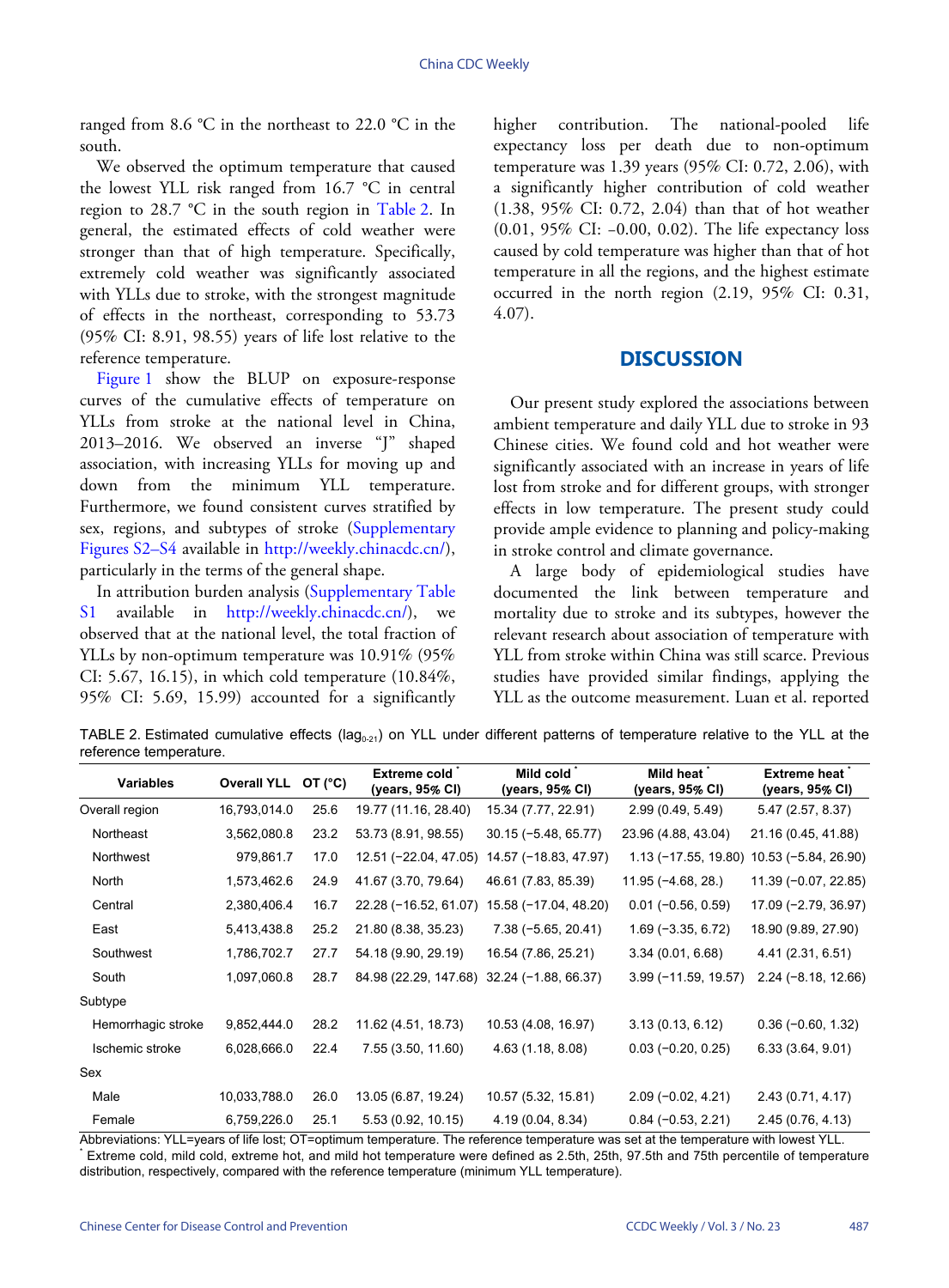<span id="page-3-0"></span>

FIGURE 1. Exposure-response curve of the cumulative effects of temperature on years of life lost from stroke at the national level in China (93 cities), 2013–2016. Abbreviation: MYLLT=The minimum years of life lost temperature.

that both cold and hot temperature were significantly associated with increasing YLL of cardiovascular diseases in which the effects of low temperature took such a large share ([5](#page-4-4)). A recent study conducted in three largest English cities found that there was an increased risk in YLL with the increment and decline of the temperature from the thresholds (*[6](#page-4-5)*).

The non-linear relationships between temperature and YLLs from stroke that emphasized the adverse health effects of both low and high temperatures were found in present study. Furthermore, there was biologically plausible evidence for these associations. The effects induced by cold temperature were in association to increasing the level of inflammatory response, and oxidative stress in brain and variation of the blood pressure and autonomic nervous system (*[7](#page-4-6)*–*[8](#page-4-7)*). In addition, high outdoor temperature was associated with increasing cardiac output and heart rates, dehydration, hypotension, and vasodilatation, which would lead to microvascular thrombosis in brain and elevate the mortality of stroke (*[9](#page-4-8)*). In addition, compared with the heat exposure, the effects from low temperatures on stroke tended to be stronger, which might be explained by the variation in autonomic nervous system and thermogenesis, and fluctuation in blood pressure in cold days (*[7](#page-4-6)*).

We also found that the temperature-related effects could variy across geographical regions. For example, in south region, where the mean temperatures reached 8.4 °C or below (2.5th percentile of the temperature distribution in south region), we observed the strongest YLL (84.98, 95% CI: 22.29, 147.68) for extreme cold temperature, while in northwest region the corresponding number declined to be nonsignificant (12.51, 95% CI: –22.04, 47.05). The observed differences in the estimated effects of temperature across regions might be explained by the discrepancy in climate condition, population susceptibility, and socioeconomic status (*[10](#page-4-9)*). In addition, central heating capacity might be another important region-level characteristic to explain the observed differences across different regions.

We further assess the attributable fraction of YLLs and life expectancy loss per death relative to the reference temperature at the regional and national level. The attributable burden analysis reported that the effects of non-optimum temperature constituted 10.91% of YLLs due to stroke and 1.39 years potential gain in life expectancy per death would achieve by attaining the optimum temperature rom the national perspective. As stroke was the leading cause of death with remarkably high prevalence in China, our study would provide guiding and fundamental advice to improve existing preventive strategies for stroke and reduce the ambient temperature-related burden.

This study was subject to at least some limitations. First, we used monitoring temperature data as the real exposure for the population due to the unavailability of the individual exposure, which may cause exposure misclassification. Second, this study was an ecological study in essence without adjustment for the unmeasurable individual-level covariates. Third, due to mortality data unavailability, the included cities were mainly distributed in the east and central regions but fewer in the northwest, which could lead to a low representativeness of the data and uncertainty to draw a nationwide conclusion. Finally, the coding errors and misclassification may inevitably occur in the nationwide registry-based YLL data, though this process was under strict quality control.

In summary, this nationwide analysis elaborated non-linear associations between ambient temperature and YLLs from stroke in China, with evident adverse health effects due to both cold and hot temperatures. Reducing exposure to ambient non-optimum temperature could lead to a substantial benefit in life expectancy. Our findings could help identify the vulnerable regions and populations that bore more serious temperature-related burdens and to guide the practical and effective measures for stroke control.

Conflicts of Interest: No conflicts of interest.

Funding: The National Key R&D Program of China (2018YFA0606200), the National Natural Science Foundation of China (82041021), and Bill & Melinda Gates Foundation (INV-006371).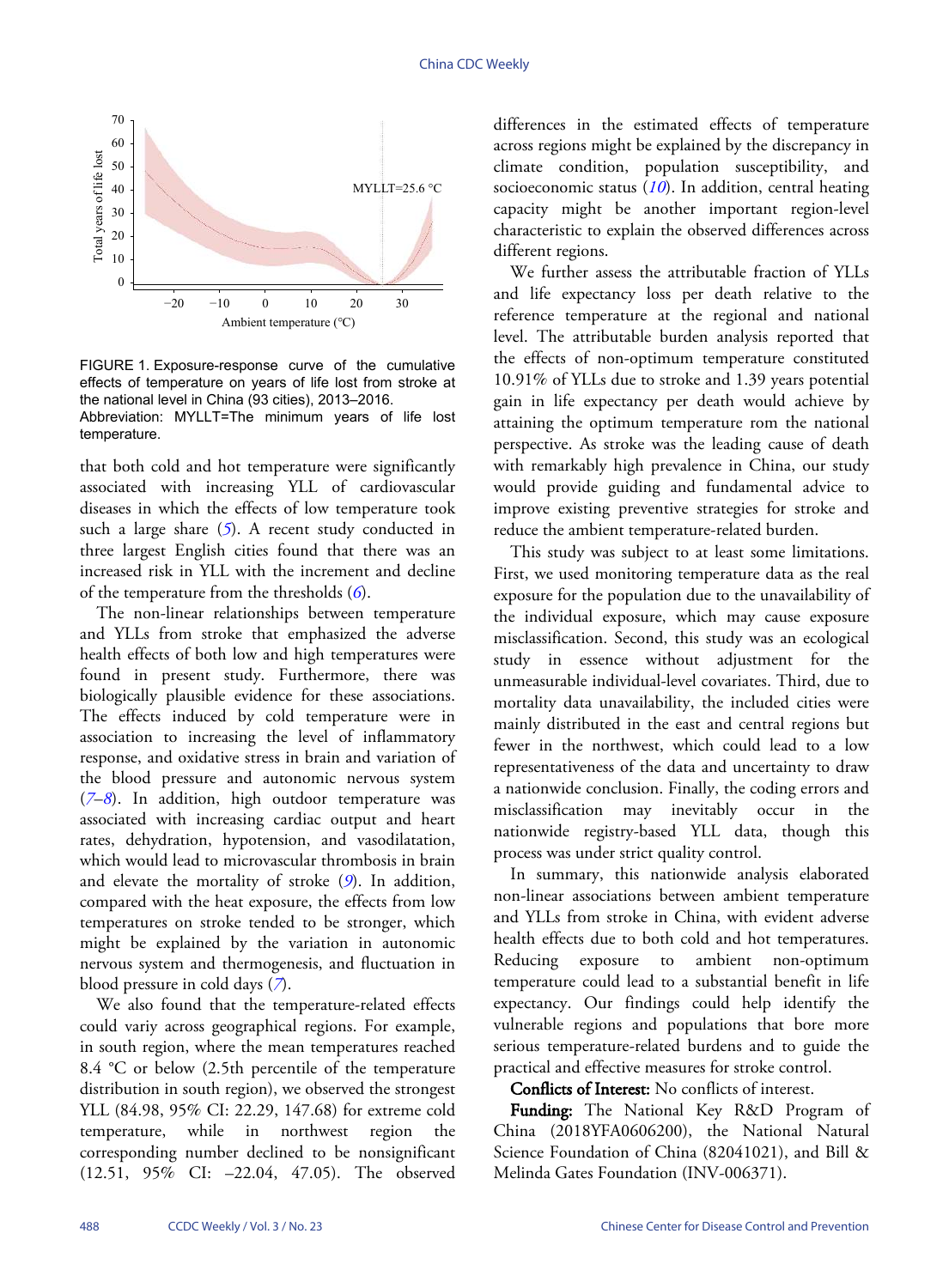#### doi: [10.46234/ccdcw2021.125](https://doi.org/10.46234/ccdcw2021.125)

# Corresponding authors: Lijun Wang, wanglijun@ncncd.chinacdc.cn; Hualiang Lin, linhualiang@mail.sysu.edu.cn.

<sup>1</sup> National Center for Chronic and Noncommunicable Disease Control and Prevention, Chinese Center for Disease Control and Prevention, Beijing, China; <sup>2</sup> Department of Epidemiology, School of Public Health, Sun Yat-sen University, Guangdong, China. & Joint first authors.

Submitted: May 11, 2021; Accepted: June 01, 2021

## **REFERENCES**

- <span id="page-4-0"></span>1. Li GX, Guo Q, Liu Y, Li YX, Pan XC. Projected temperature-related years of life lost from stroke due to global warming in a temperate climate city, Asia: disease burden caused by future climate change. [Stroke](https://doi.org/10.1161/strokeaha.117.020042) 2018;49(4):828 − 34. [http://dx.doi.org/10.1161/strokeaha.117.](https://doi.org/10.1161/strokeaha.117.020042) [020042](https://doi.org/10.1161/strokeaha.117.020042).
- <span id="page-4-1"></span>2. Luan GJ, Yin P, Wang LJ, Zhou MG. The temperature–mortality relationship: an analysis from 31 Chinese provincial capital cities. [Int J](https://doi.org/10.1080/09603123.2018.1453056) [Environ Health](https://doi.org/10.1080/09603123.2018.1453056) Res 2018;28(2):192 − 201. [http://dx.doi.org/10.](https://doi.org/10.1080/09603123.2018.1453056) [1080/09603123.2018.1453056.](https://doi.org/10.1080/09603123.2018.1453056)
- <span id="page-4-2"></span>Qi JL, Ruan ZL, Qian ZM, Yin P, Yang Y, Acharya BK, et al. Potential 3. gains in life expectancy by attaining daily ambient fine particulate matter pollution standa[rds in main](https://doi.org/10.1371/journal.pmed.1003027)land China: a modeling st[udy based](https://doi.org/10.1371/journal.pmed.1003027)

on nationwide data. [PLoS Med](https://doi.org/10.1371/journal.pmed.1003027) 2020;17(1):e1003027. [http://dx.](https://doi.org/10.1371/journal.pmed.1003027) [doi.org/10.1371/journal.pmed.1003027.](https://doi.org/10.1371/journal.pmed.1003027)

- <span id="page-4-3"></span>[Gasparrini A, Guo YM, Hashizume](https://doi.org/10.1371/journal.pmed.1003027) M, Lavigne E, Zanobetti A, 4. Schwartz J, et al. Mortality risk attributable to high and low ambient temperature: a multicountry observational study. [Lancet](https://doi.org/10.1016/s0140-6736(14)62114-0) 2015;386 (9991):369 − 75. [http://dx.doi.org/10.1016/s0140-6736\(14\)62114-0.](https://doi.org/10.1016/s0140-6736(14)62114-0)
- <span id="page-4-4"></span>5. Luan GJ, Yin P, [Li TT, Wang LJ, Zhou MG. The years of life lost](https://doi.org/10.1016/s0140-6736(14)62114-0) on cardiovascular disease attributable to ambient temperature in China. [Sci](https://doi.org/10.1038/s41598-017-13225-2) [Rep](https://doi.org/10.1038/s41598-017-13225-2) 2017;7(1):13531. [http://dx.doi.org/10.1038/s41598-017-13225-2.](https://doi.org/10.1038/s41598-017-13225-2)
- <span id="page-4-5"></span>6. [Arbu](https://doi.org/10.1038/s41598-017-13225-2)thnottK, Hajat S, Heaviside C, Vardoulakis S. Years of life lost and mortality due to heat and cold in the three largest English cities. [Environ In](https://doi.org/10.1016/j.envint.2020.105966)t 2020;144:105966. [http://dx.doi.org/10.1016/j.envint.](https://doi.org/10.1016/j.envint.2020.105966) [2020.105966.](https://doi.org/10.1016/j.envint.2020.105966)
- <span id="page-4-6"></span>7. [Cai J, Meng X](https://doi.org/10.1016/j.envint.2020.105966), Wang CC, Chen RJ, Zhou J, Xu XH, et al. The cold effects on circulatory inflamm[ation, thrombosis](https://doi.org/10.1016/j.scitotenv.2016.06.030) and vasoconstriction in type 2 diabetic patients. [Sci Total Envir](https://doi.org/10.1016/j.scitotenv.2016.06.030)on 2016;568:271 − 7. [http://dx.doi.org/10.1016/j.scitotenv.2016.06.030](https://doi.org/10.1016/j.scitotenv.2016.06.030).
- <span id="page-4-7"></span>8. Croughwell N, Smith LR, Quill T, Newman M, Greeley W, Kern F, et al. The effect of temperature on cerebr[al metabolism and blood f](https://doi.org/10.1016/S0022-5223(19)34997-9)low in adults during cardiopulmonary bypass. [J Thorac Cardiovasc Surg](https://doi.org/10.1016/S0022-5223(19)34997-9) 1992; 103(3):549 − 54. [http://dx.doi.org/10.1016/S0022-5223\(19\)34997-9](https://doi.org/10.1016/S0022-5223(19)34997-9).
- <span id="page-4-8"></span>9. Epste[in Y, Yanovich R. Heatstroke.](https://doi.org/10.1056/NEJMra1810762) [N Engl J Med](https://doi.org/10.1056/NEJMra1810762) 2019;380(25):2449 − 59. [http://dx.doi.org/10.1056/NEJMra1810762.](https://doi.org/10.1056/NEJMra1810762)
- <span id="page-4-9"></span>10. Guo YM, Gasparrini A, Armstrong B, Li SS, Tawatsupa B, Tobias A, et al. Global variation in th[e effects of am](https://doi.org/10.1097/EDE.0000000000000165)bient temperature on [mortality: a](https://doi.org/10.1097/EDE.0000000000000165) [systematic evaluation.](https://doi.org/10.1097/EDE.0000000000000165) [Epidemiology](https://doi.org/10.1097/EDE.0000000000000165) 2014;25(6):781 − 9. [http://dx.](https://doi.org/10.1097/EDE.0000000000000165) [doi.org/10.1097/EDE.0000000000000165.](https://doi.org/10.1097/EDE.0000000000000165)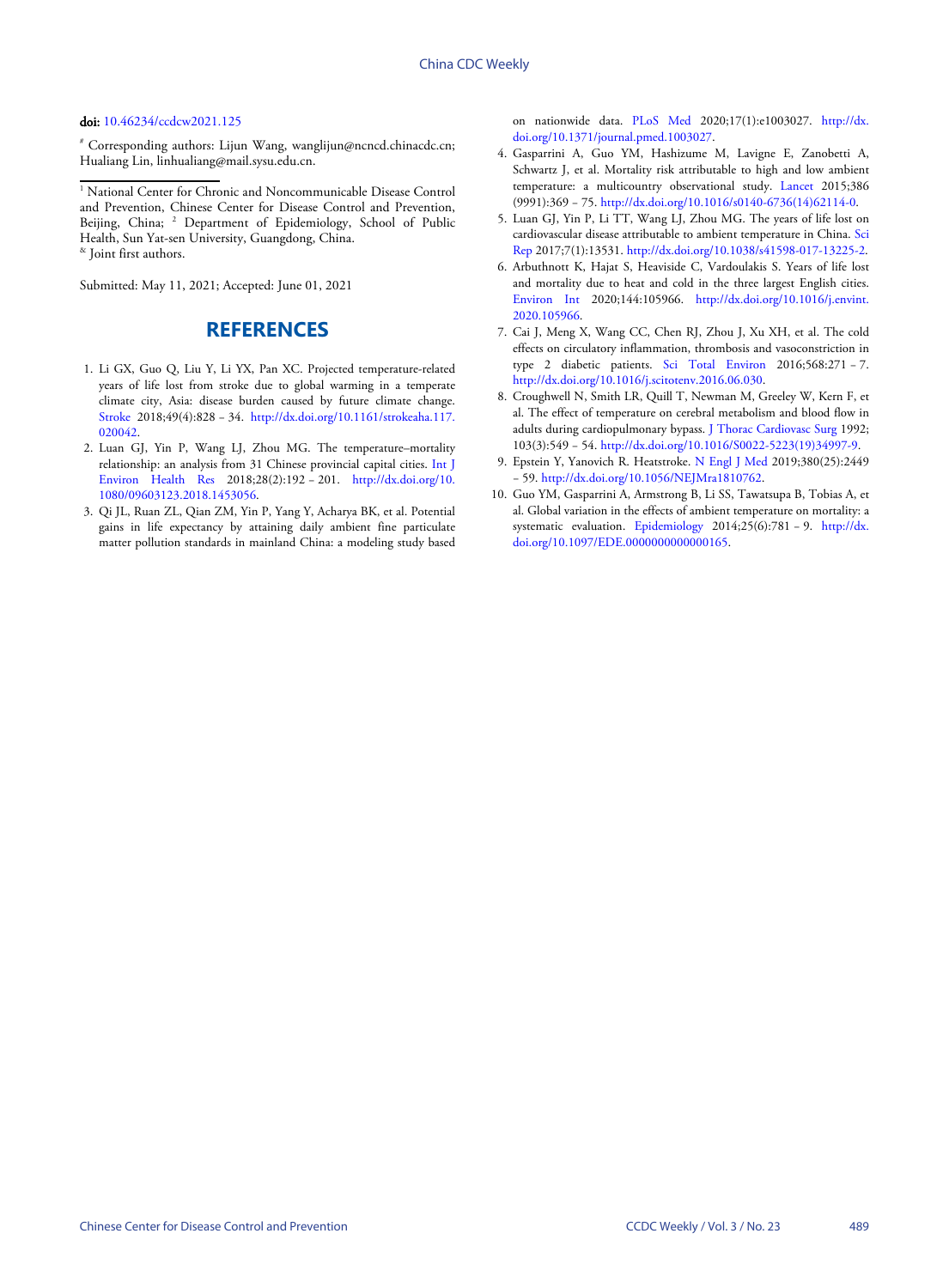## **Supplemental Material**

#### **Statistical Model**

We used the best linear unbiased prediction (BLUP) to pool the regional- and national- overall cumulative associations. This method allows cities with small numbers of deaths to borrow information from larger populations sharing similar characteristics, which could provide more accurate estimates (*[1](#page-10-0)*). To account for the effect modifications of climatological, demographic and socioeconomic factors, we included latitude and longitude, urbanization rates, population, gross domestic product (GDP), average temperature, and temperature range of each city into the BLUP estimations. Cochran Q test and  $I^2$  statistic was reported to represent the residual heterogeneity ([Supplementary Table S2](#page-7-0)).



SUPPLEMENTARY FIGURE S1. The spatial distribution of 93 study cities from 30 provincial-level administrative divisions in China used to explore the associations between ambient temperature and years of life lost due to stroke.



SUPPLEMENTARY FIGURE S2. The associations between ambient temperature and years of life lost due to mortality from stroke by sex in China, 2013–2016. Abbreviation: MYLLT=The minimum years of life lost temperature.

<span id="page-5-0"></span>SUPPLEMENTARY TABLE S1. The fractions of years of life lost and life expectancy loss caused by hot, cold and overall temperature across the seven regions.

| Region     |                                                                                          | Attributable fraction (%, 95% CI) |                       | Attributable life expectancy loss (years, 95% CI)                       |                     |                     |  |
|------------|------------------------------------------------------------------------------------------|-----------------------------------|-----------------------|-------------------------------------------------------------------------|---------------------|---------------------|--|
|            | Hot                                                                                      | Cold                              | Non-optimum           | Hot                                                                     | Cold                | Non-optimum         |  |
| North      | $0.10 (-0.14, 0.35)$                                                                     | 16.85 (2.36, 31.35)               | 16.96 (2.21, 31.70)   | $0.01 (-0.02, 0.05)$                                                    | 2.19 (0.31, 4.07)   | 2.20 (0.29, 4.11)   |  |
| Northeast  | $0.16(-0.16, 0.47)$                                                                      | $8.59(-0.70, 17.87)$              | $8.75(-0.85, 18.34)$  | $0.02$ (-0.02, 0.07)                                                    | $1.26(-0.10, 2.61)$ | $1.28(-0.12, 2.68)$ |  |
| Northwest  | $1.72(-1.07, 4.50)$                                                                      | $5.79(-8.56, 20.14)$              | 7.51 (-9.63, 24.64)   | $0.24 (-0.15, 0.62)$                                                    | $0.80(-1.18, 2.77)$ | $1.03(-1.32, 3.38)$ |  |
| East       | 0.55(0.15, 0.94)                                                                         | 4.88 (0.35, 9.40)                 | 5.42 (0.50, 10.35)    | 0.06(0.02, 0.11)                                                        | 0.56(0.04, 1.08)    | 0.62(0.06, 1.19)    |  |
| Central    | $2.40$ (-8.21, 13.02)                                                                    | $8.30(-2.51, 19.12)$              | 10.71 (-10.72, 32.14) | $0.31(-1.07, 1.69)$                                                     | $1.08(-0.33, 2.48)$ | $1.39(-1.39, 4.17)$ |  |
| South      | $0.07 (-0.37, 0.50)$                                                                     | $8.68(-4.60, 21.97)$              | 8.75 (-4.97, 22.47)   | $0.01 (-0.05, 0.06)$                                                    | $1.08(-0.57, 2.73)$ | $1.09(-0.62, 2.79)$ |  |
| Southwest  | $9.36 \times 10^{-5}$ (-2.89 $\times$ <sup>10-3</sup> , 3.08 $\times$ 10 <sup>-3</sup> ) | 12.91 (1.10, 24.71)               | 12.91 (1.10, 24.71)   | $1.19 \times 10^{-5}$ (-3.69×10 <sup>-4</sup> , 3.92×10 <sup>-4</sup> ) | 1.64(0.14, 3.15)    | 1.64(0.14, 3.15)    |  |
| Nationwide | $0.07 (-0.02, 0.16)$                                                                     | 10.84 (5.69, 15.99)               | 10.91 (5.67, 16.15)   | $1.47 \times 10^{-2}$ (3.60 $\times 10^{-3}$ , 2.58 $\times 10^{-2}$ )  | 1.38(0.72, 2.04)    | 1.39 (0.72, 2.06)   |  |

\* The estimated value is statistically significant.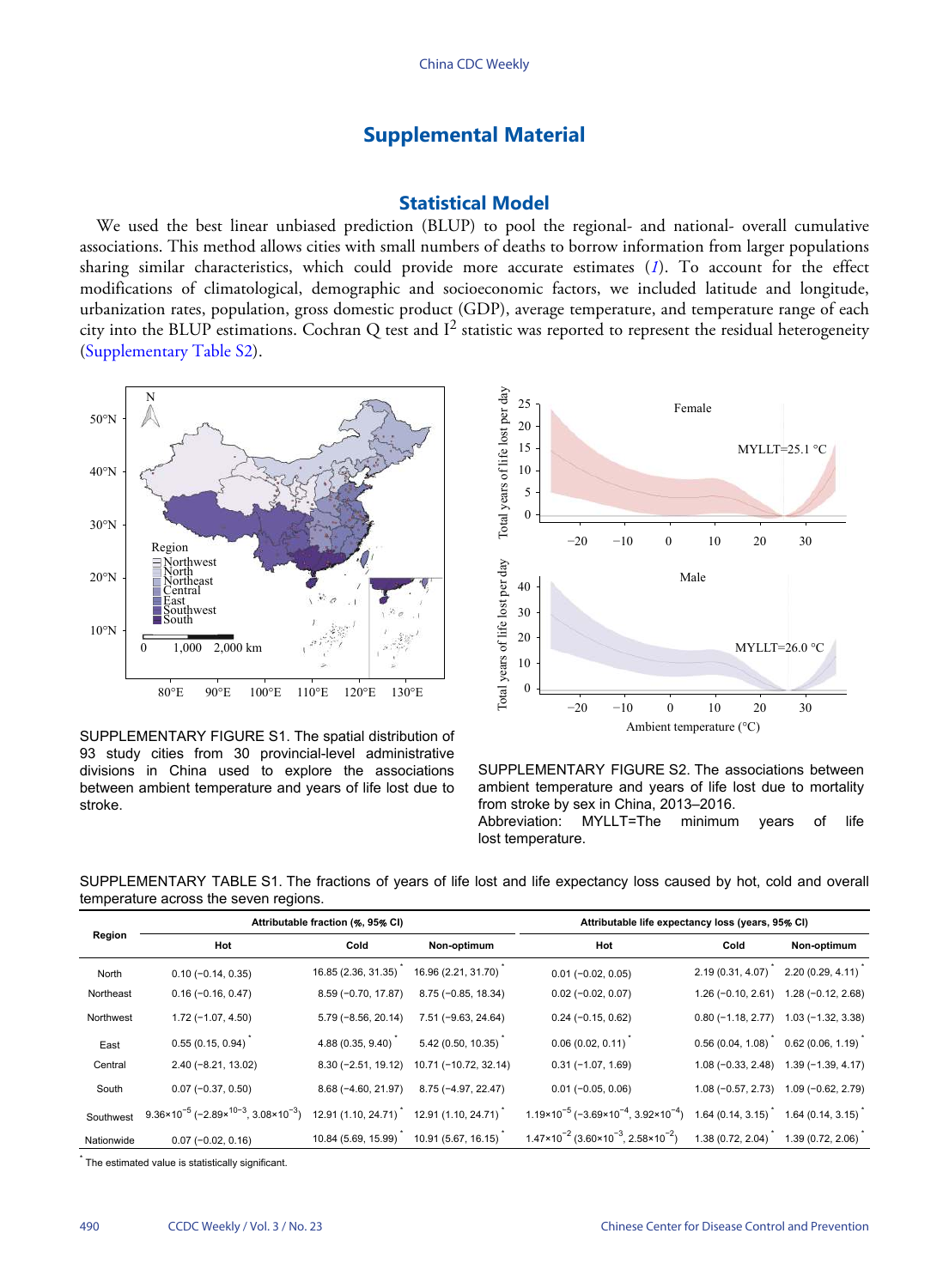China CDC Weekly



SUPPLEMENTARY FIGURE S3. The associations between ambient temperature and years of life lost due to mortality from stroke by regions in China, 2013–2016. Abbreviations: MYLLT=The minimum years of life lost temperature.

## **Estimating the Attributable Number and Fraction of YLLs**

Based on the overall cumulative temperature-YLL curve, we divided daily mean temperature into components related to low and high temperatures separated by MYLLT. The coefficients corresponding to each unfavorable temperature were then extracted for the following analyses. The calculation formula for a specific region was shown as below: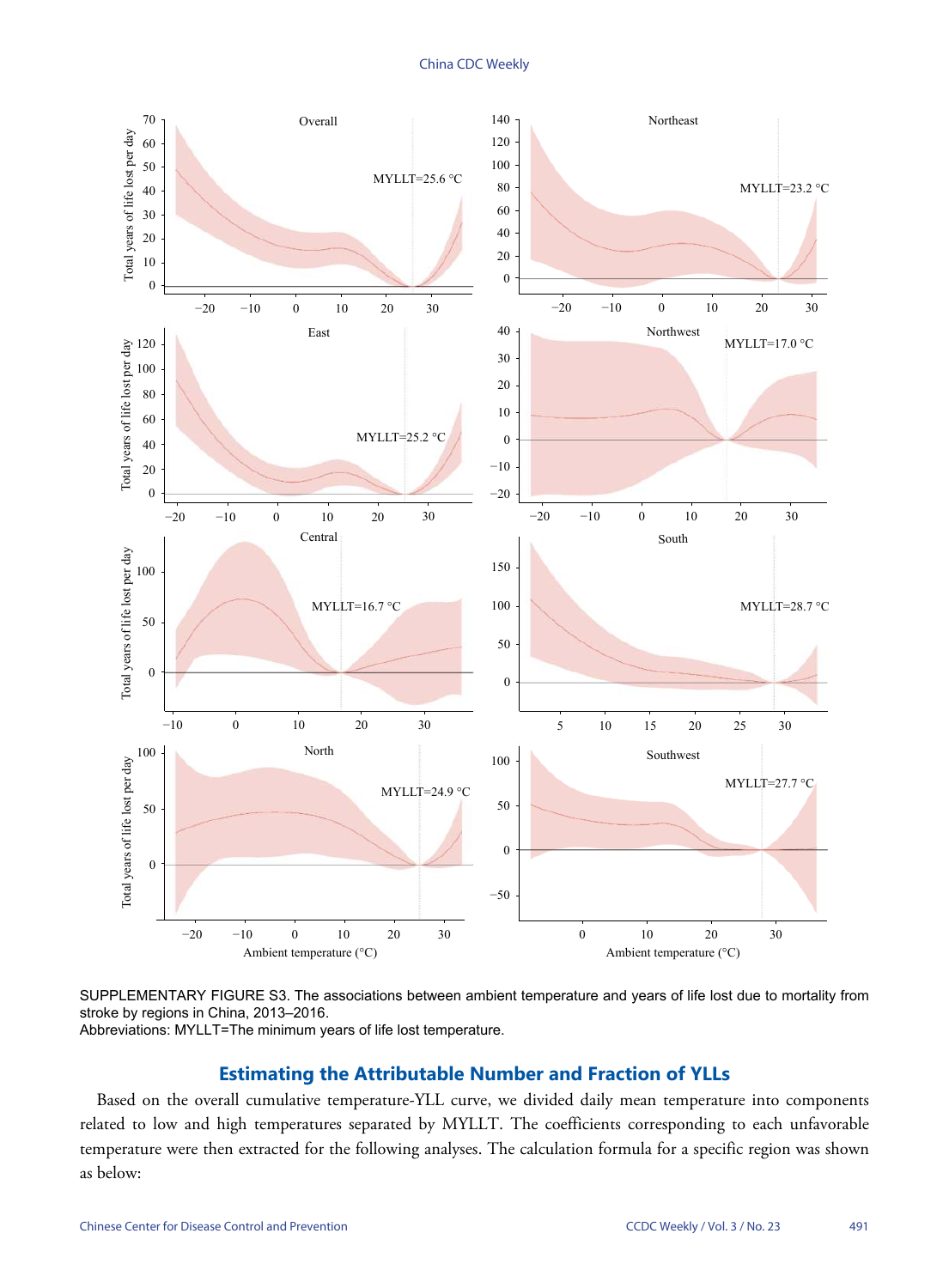| <b>Model</b>     | <b>Predictor</b>    | <b>Test for predictor</b> | Q test | $I^2(%)$ |
|------------------|---------------------|---------------------------|--------|----------|
| Intercept-only   | -                   | < 0.00                    | 904.79 | 46.90    |
| Single predictor |                     |                           |        |          |
|                  | Average temperature | < 0.01                    | 889.71 | 46.60    |
|                  | Temperature range   | < 0.01                    | 891.63 | 46.70    |
|                  | GDP                 | < 0.01                    | 858.59 | 44.70    |
|                  | Urbanization rate   | < 0.01                    | 888.13 | 46.50    |
|                  | Latitude            | < 0.01                    | 892.71 | 46.80    |
|                  | Longitude           | < 0.01                    | 874.32 | 45.70    |
| Full model       | -                   | < 0.01                    | 767.27 | 42.00    |

<span id="page-7-0"></span>SUPPLEMENTARY TABLE S2. <sup>p</sup> statistic and Cochran Q test from different multivariate random-effects meta-regression models.

Abbreviation: GDP=gross domestic product.

#### $AY = \sum_{i=1}^{j}$ (*i*=) (*Temp<sup>i</sup>* − *MYT*) × *coef<sup>i</sup> AF* = *AY*/*TotalYLLs*

where j represents the sequence of non-optimum temperature days; Temp<sub>i</sub> refers to the value of unfavorable temperatures on day i; MYLLT represents the temperature corresponding to minimum YLL risk; coef<sup>i</sup> represents exposure-response coefficient at specific temperature; AY and AF represents the YLLs and fraction attributable to non-optimum temperatures, respectively; Total YLLs represents the sum of the daily YLLs during the study period.

### **Calculating the Attributable Loss of Life Expectancy**

To assess how many years of life expectancy lost to each of the deceased person due to unfavorable temperatures, we further calculated the attributable life expectancy loss in a specific region, by adopting the following formula:

Attributable life loss = AY / Total deaths

where AY represents the attributable YLLs, total deaths represent the sum of daily death count during the study period.



SUPPLEMENTARY FIGURE S4. The associations between ambient temperature and years of life lost due to mortality from hemorrhagic stroke and ischemic stroke in China, 2013–2016. Abbreviation: MYLLT=The minimum years of life lost temperature.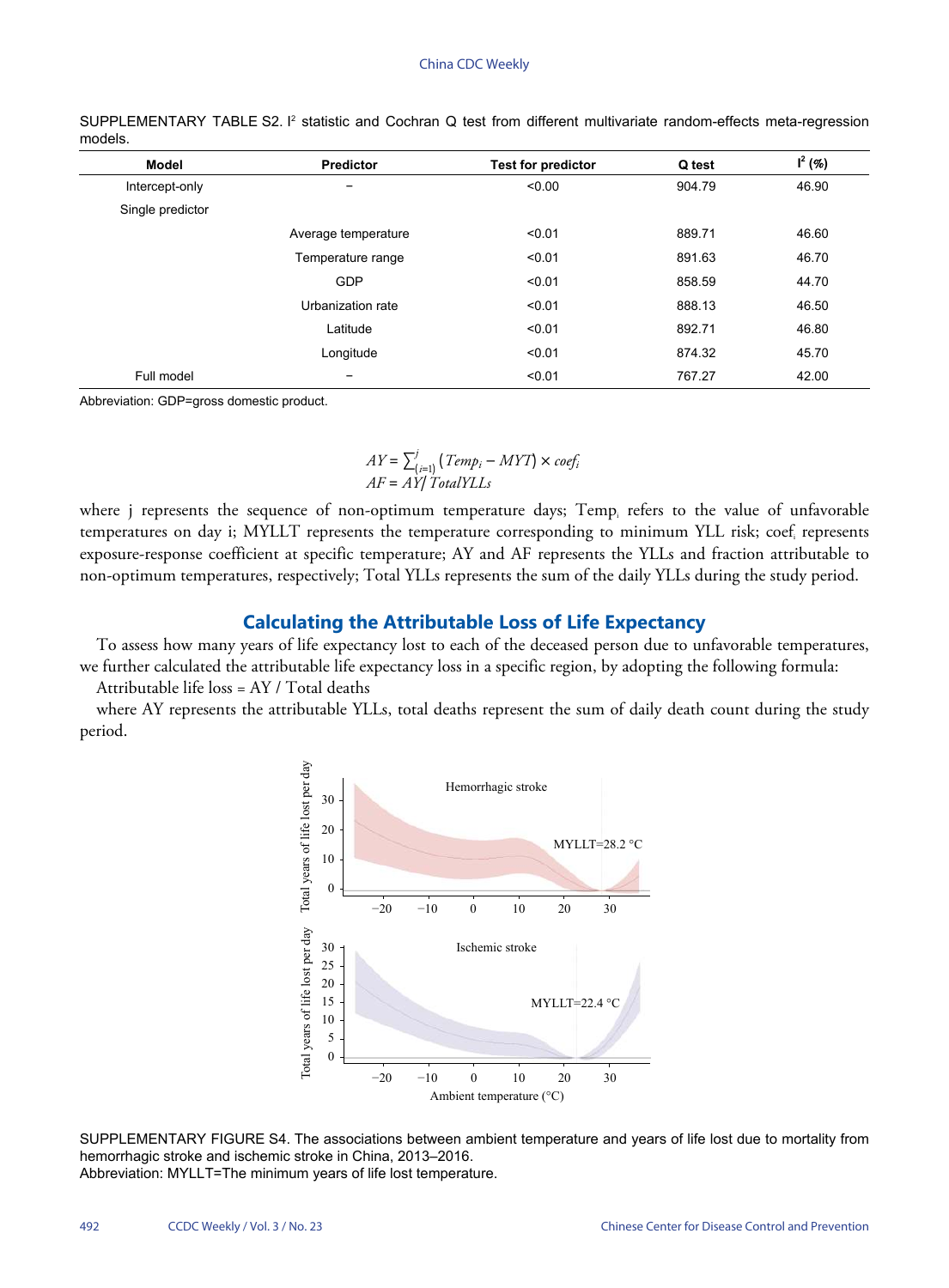### **Lag Effects of Temperature on YLLs from Stroke**

[Supplementary Figure S5](#page-8-0) depict the pooled delayed associations within 21 days between cold and heat weather and YLL due to stroke. We defined the 2.5th and 97.5th percentile of the daily average temperature to represent cold and hot days. We observed that cold weather was associated with longer-lasting effects on YLL than heat weather and the YLL risk could last for 10 days with a highest effect on lag 3 day. For hot temperatures, there was the strongest YLL risk on the current day and the effects decreased rapidly to zero until lag 2 day, which followed by an obvious mortality displacement. In addition, we observed the similar patterns for lag-response curves of the heat and cold temperature, stratified by subtypes of stroke ([Supplementary Figures S6](#page-8-1), [S7\)](#page-8-2).

<span id="page-8-0"></span>

SUPPLEMENTARY FIGURE S5. Lag-response curves of effects of extreme heat and extreme cold temperature on years of life lost due to stroke on the days of death (lag=0) and up to 21 days prior to death.

<span id="page-8-2"></span>The red and blue sections represent extreme heat and extreme cold temperature, respectively.

<span id="page-8-1"></span>

SUPPLEMENTARY FIGURE S6. Lag-response curves of effects of extreme heat and extreme cold temperature on years of life lost due to hemorrhagic stroke on the days of death (lag=0) and up to 21 days prior to death.

The red and blue sections represent extreme heat and extreme cold temperature, respectively.



SUPPLEMENTARY FIGURE S7. Lag-response curves of effects of extreme heat and extreme cold temperature on years of life lost due to ischemic stroke on the days of death (lag=0) and up to 21 days prior to death. The red and blue sections represent extreme heat and extreme cold temperature, respectively.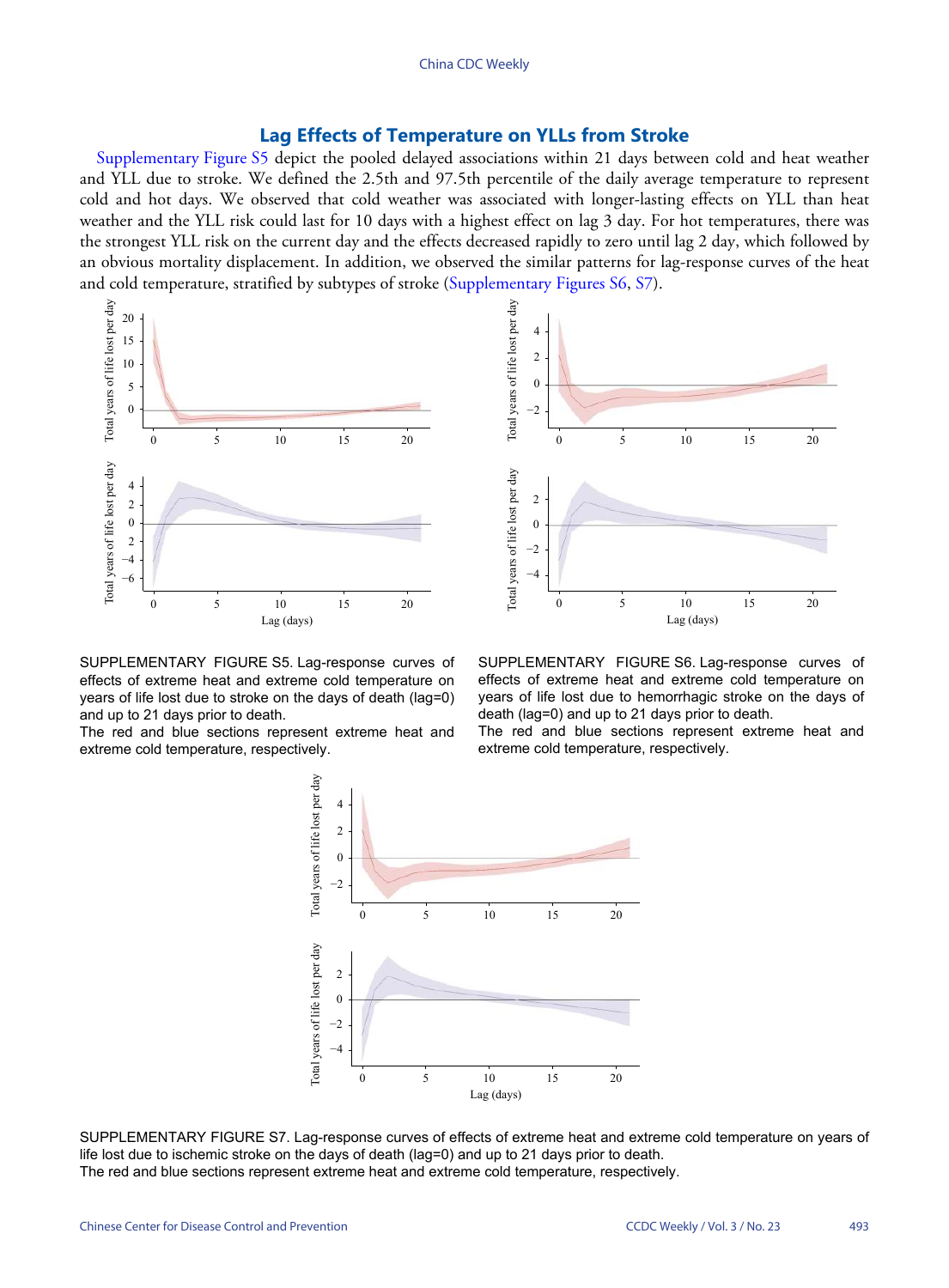## **Sensitivity Analyses**

<span id="page-9-0"></span>To evaluate the robustness of the main model, we conducted the following sensitivity analyses by: (1) controlling for the confounding effects of other air pollutants by adding the concentrations of  $O_3$ ,  $SO_2$ , and  $NO_2$ ; (2) alternating maximum lags at 15 d, 18 d, 21 d, and 24 d; (3) alternating the df of time term from 6 to 9. And we obtained the robust findings from the sensitivity analyses. [\(Supplementary Figures S8,](#page-9-0) [S9](#page-9-1) and [S10\)](#page-10-1).



<span id="page-9-1"></span>SUPPLEMENTARY FIGURE S8. The national-pooled cumulative temperature-years of life lost (estimates and 95% confidence intervals), with and without the adjustment of O $_3$ , SO $_2$ , and NO $_2$ . A, B represents not added and added the above pollutants, respectively. Abbreviations: YLL=years of life lost.



SUPPLEMENTARY FIGURE S9. The national-pooled cumulative temperature-years of life lost (estimates and 95% confidence intervals), by changing maximum lags. A, B, C, and D represents 15 d, 18 d, 21 d, and 24 d, respectively. Abbreviation: YLL=years of life lost.